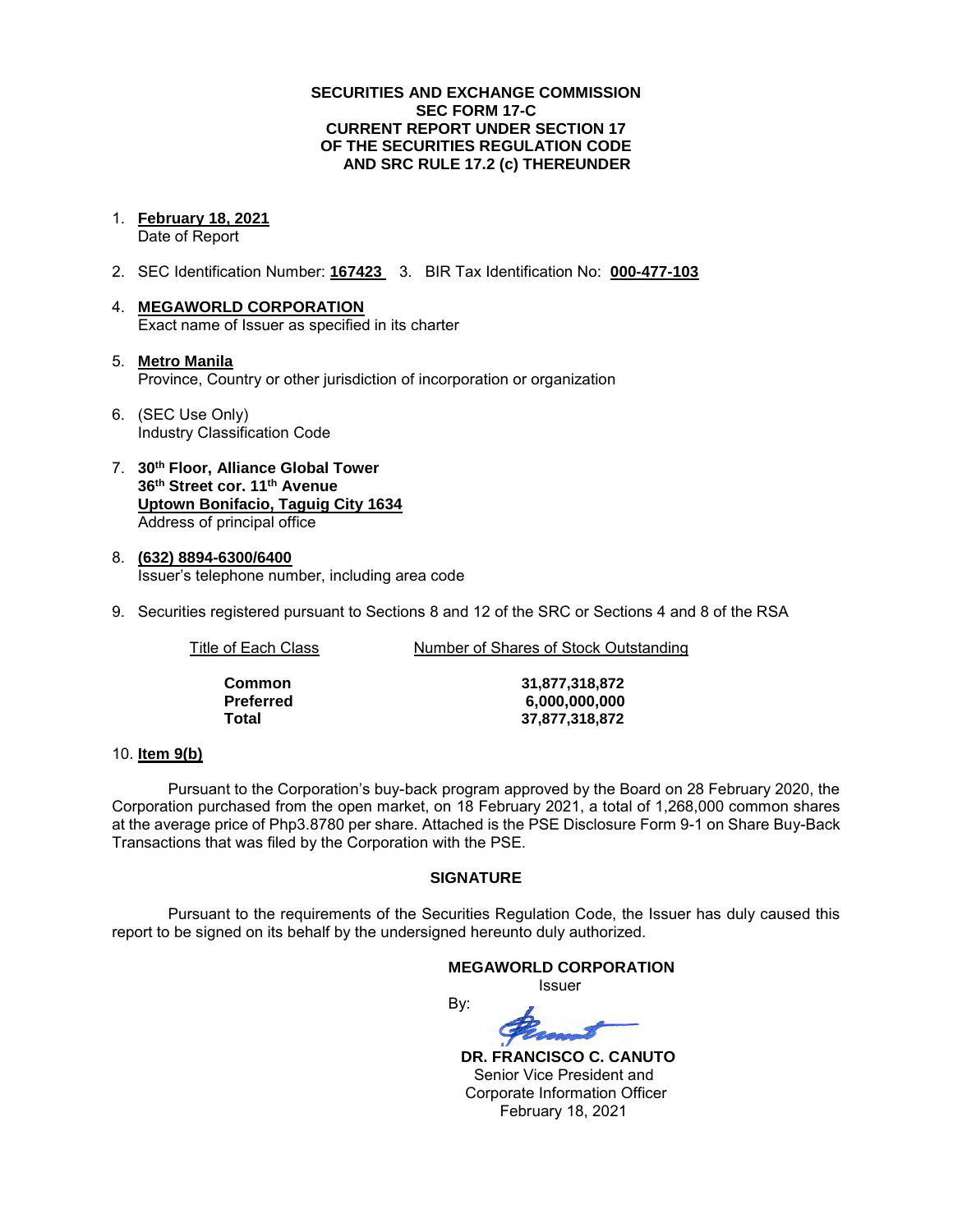# **SECURITIES AND EXCHANGE COMMISSION SEC FORM 17-C**

# **CURRENT REPORT UNDER SECTION 17 OF THE SECURITIES REGULATION CODE AND SRC RULE 17.2(c) THEREUNDER**

| 1. Date of Report (Date of earliest event reported)<br>Feb 18, 2021                                                                                                    |                                                                                                   |  |  |  |  |
|------------------------------------------------------------------------------------------------------------------------------------------------------------------------|---------------------------------------------------------------------------------------------------|--|--|--|--|
| 2. SEC Identification Number                                                                                                                                           |                                                                                                   |  |  |  |  |
| 167423                                                                                                                                                                 |                                                                                                   |  |  |  |  |
| 3. BIR Tax Identification No.                                                                                                                                          |                                                                                                   |  |  |  |  |
| 000-477-103                                                                                                                                                            |                                                                                                   |  |  |  |  |
| 4. Exact name of issuer as specified in its charter                                                                                                                    |                                                                                                   |  |  |  |  |
| <b>MEGAWORLD CORPORATION</b>                                                                                                                                           |                                                                                                   |  |  |  |  |
| 5. Province, country or other jurisdiction of incorporation                                                                                                            |                                                                                                   |  |  |  |  |
| <b>Metro Manila</b>                                                                                                                                                    |                                                                                                   |  |  |  |  |
| 6. Industry Classification Code(SEC Use Only)                                                                                                                          |                                                                                                   |  |  |  |  |
| 7. Address of principal office<br>30th Floor, Alliance Global Tower 36th Street cor. 11th Avenue Uptown Bonifacio,<br><b>Taguig City</b><br><b>Postal Code</b><br>1634 |                                                                                                   |  |  |  |  |
| 8. Issuer's telephone number, including area code                                                                                                                      |                                                                                                   |  |  |  |  |
| (632) 8894-6300/6400                                                                                                                                                   |                                                                                                   |  |  |  |  |
| 9. Former name or former address, if changed since last report                                                                                                         |                                                                                                   |  |  |  |  |
| N/A                                                                                                                                                                    |                                                                                                   |  |  |  |  |
|                                                                                                                                                                        | 10. Securities registered pursuant to Sections 8 and 12 of the SRC or Sections 4 and 8 of the RSA |  |  |  |  |
| <b>Title of Each Class</b>                                                                                                                                             | Number of Shares of Common Stock Outstanding and Amount of Debt Outstanding                       |  |  |  |  |
| Common                                                                                                                                                                 | 31,877,318,872                                                                                    |  |  |  |  |
| Preferred                                                                                                                                                              | 6,000,000,000                                                                                     |  |  |  |  |
|                                                                                                                                                                        | 11. Indicate the item numbers reported herein                                                     |  |  |  |  |
| Item $9(b)$                                                                                                                                                            |                                                                                                   |  |  |  |  |

The Exchange does not warrant and holds no responsibility for the veracity of the facts and representations contained in all corporate disclosures, including financial reports. All data contained herein are prepared and submitted by the disclosing party to the Exchange, and are disseminated solely for purposes of information. Any questions on the data contained herein should be addressed directly to the Corporate Information Officer of the disclosing party.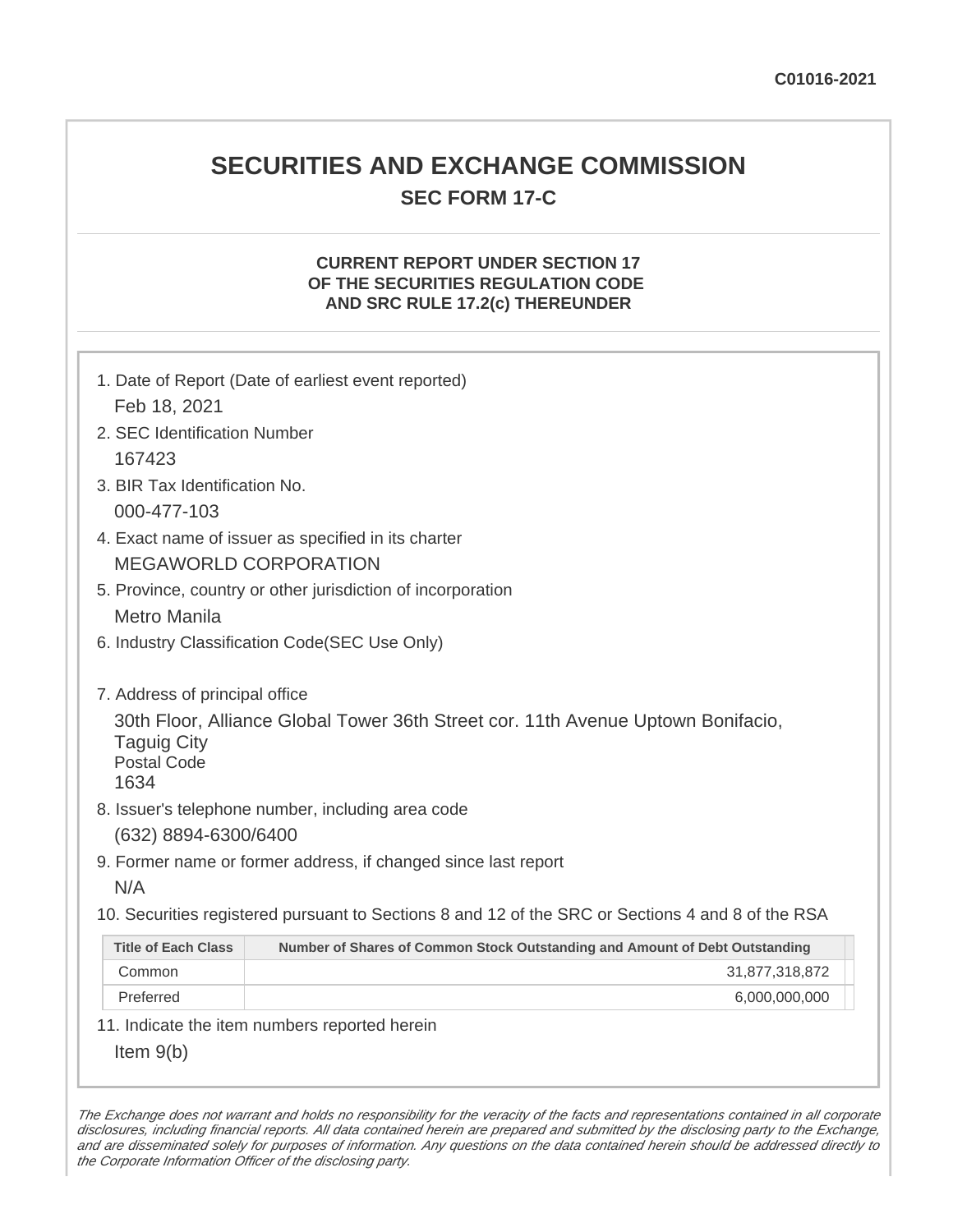

# **Megaworld Corporation MEG**

## **PSE Disclosure Form 9-1 - Share Buy-Back Transactions References: Section 9 of the Revised Disclosure Rules**

**Subject of the Disclosure**

Share Buy-Back Transactions

**Background/Description of the Disclosure**

Pursuant to the Corporation's buy-back program approved by the Board on 28 February 2020, the Corporation purchased from the open market, on 18 February 2021, a total of 1,268,000 common shares at the average price of Php3.8780 per share.

### **Type of Securities**

- **☑** Common
- □ Preferred N/A
- D Others N/A

#### **Details of Share Buy-Back Transaction(s)**

| <b>Date of Transaction</b> | <b>Number of Shares Purchased</b> | <b>Price Per Share</b> |
|----------------------------|-----------------------------------|------------------------|
| Feb 18, 2021               | 820,000                           | 3.9000                 |
| Feb 18, 2021               | 5,000                             | 3.8800                 |
| Feb 18, 2021               | 11,000                            | 3.8700                 |
| Feb 18, 2021               | 11,000                            | 3.8600                 |
| Feb 18, 2021               | 4,000                             | 3.8500                 |
| Feb 18, 2021               | 300,000                           | 3.8400                 |
| Feb 18, 2021               | 56,000                            | 3.8300                 |
| Feb 18, 2021               | 61,000                            | 3.8200                 |
|                            | 1,268,000                         |                        |

### **Effects on Number of Shares**

|                           | <b>Before</b>  | After          |
|---------------------------|----------------|----------------|
| <b>Outstanding Shares</b> | 31,878,586,872 | 31,877,318,872 |